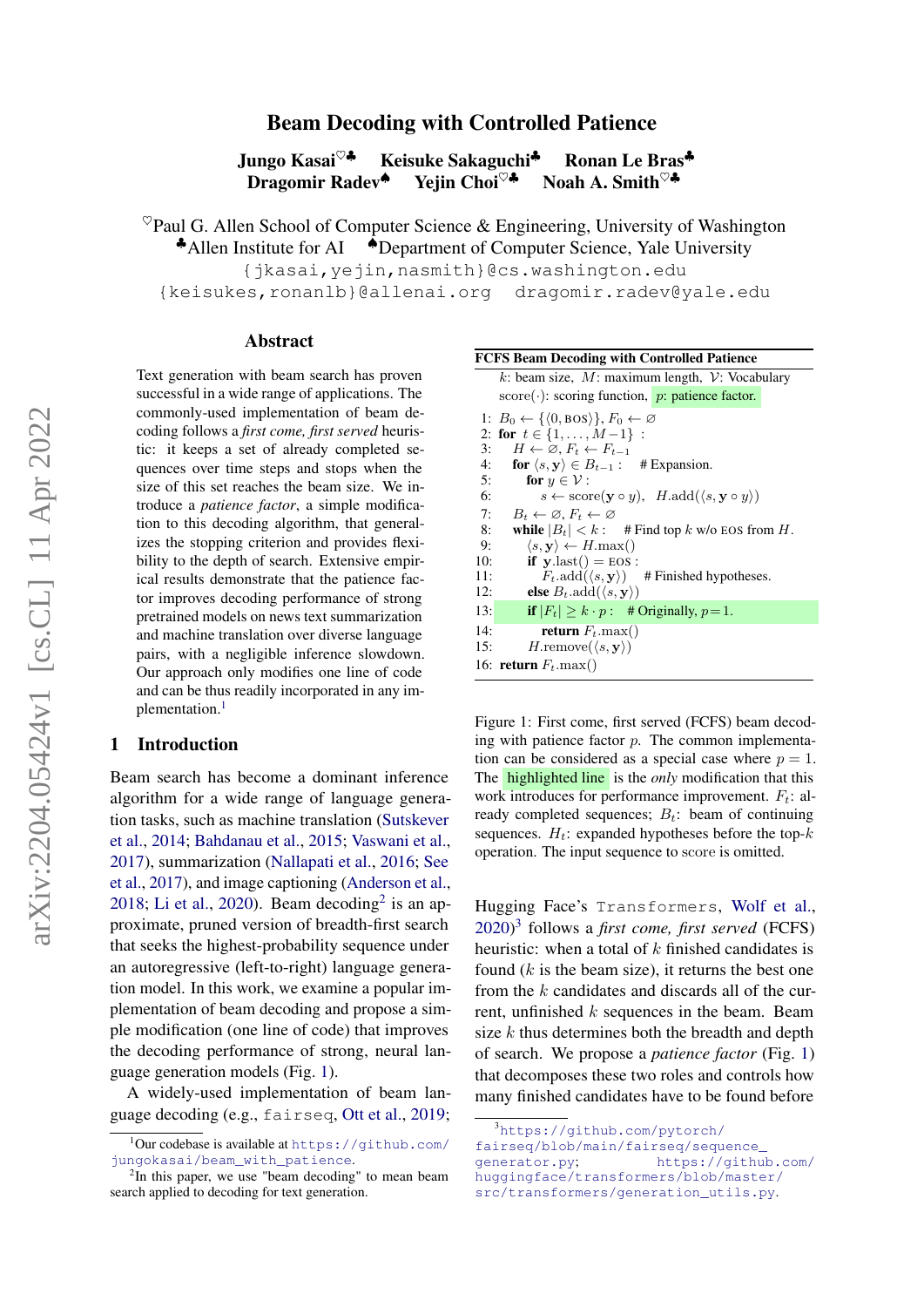terminating the decoding. The patience factor generalizes the commonly-used implementation and provides flexibility in the depth of beam search by changing the stopping criteria.

We apply the one-line modification to strong offthe-shelf transformer models without any change to the trained models for machine translation [\(Tang](#page-6-4) [et al.,](#page-6-4) [2021\)](#page-6-4) and text summarization [\(Lewis et al.,](#page-5-3) [2020\)](#page-5-3). Our experiments demonstrate that our method outperforms the original algorithm on the CNN/Dailymail [\(Hermann et al.,](#page-5-4) [2015\)](#page-5-4) and XSUM [\(Narayan et al.,](#page-5-5) [2018\)](#page-5-5) news summarization tasks and the WMT 2020/2021 machine translation tasks [\(Barrault et al.,](#page-4-2) [2020;](#page-4-2) [Akhbardeh et al.,](#page-4-3) [2021\)](#page-4-3) across diverse language pairs. Further, the introduction of the patience factor only results in a negligible inference slowdown, confirming its practical advantage in downstream applications.

Our analysis shows that, while the performance gain is sensitive to hyperparameters of beam decoding (beam size and length penalty, [Johnson et al.,](#page-5-6) [2017\)](#page-5-6), the patience factor is consistently beneficial. Moreover, we extensively compare our results with the *vanilla* implementation of beam search that much prior work assumes [\(Meister et al.,](#page-5-7) [2020b;](#page-5-7) [Stahlberg and Byrne,](#page-6-5) [2019,](#page-6-5) *inter alia*). Empirically, we found that the vanilla algorithm performs competitively with FCFS on machine translation but substantially underperforms on summarization. The FCFS beam decoding with our patience factor is thus a simple yet effective algorithm for both language generation tasks.

## 2 Beam Decoding with Patience

Vanilla and FCFS Implementations Beam decoding has been applied to sequence-to-sequence models [\(Graves,](#page-4-4) [2012;](#page-4-4) [Boulanger-Lewandowski](#page-4-5) [et al.,](#page-4-5) [2013a](#page-4-5)[,b\)](#page-4-6), and it is now used in many stateof-the-art systems for language generation tasks [\(Zhang et al.,](#page-6-6) [2020,](#page-6-6) [2021;](#page-6-7) [Tran et al.,](#page-6-8) [2021;](#page-6-8) [Raf](#page-5-8)[fel et al.,](#page-5-8) [2020,](#page-5-8) *inter alia*). Figs. [1](#page-0-2) and [2](#page-1-0) describe its two major implementations. They differ primarily in the treatment of finished sequences with the EOS symbol at the end: FCFS collects finished sequences in a *first come, first served manner* and removes them from the beam (Line [11,](#page-0-2) Fig. [1\)](#page-0-2), whereas the vanilla version finds the top  $k$  sequences, including both finished and unfinished

#### <span id="page-1-0"></span>Vanilla Beam Decoding

 $k$ : beam size,  $M$ : maximum length,  $V:$  Vocabulary, score( $\cdot$ ): scoring function. 1:  $B_0 \leftarrow \{ \langle 0, \text{BOS} \rangle \}$ 2: for  $t \in \{1, \ldots, M-1\}$ : 3: for  $\langle s, y \rangle \in B_{t-1}$  : 4: if  $y$ .last() = EOS : 5:  $H.\text{add}(\langle s, \mathbf{y} \rangle)$ 6: continue 7: for  $y \in \mathcal{V}$ : 8:  $s \leftarrow \text{score}(\mathbf{y} \circ y), H.\text{add}(\langle s, \mathbf{y} \circ y \rangle)$ 9:  $B_t \leftarrow \varnothing$ 10: while  $|B_t| < k$ : # Find top k from H.<br>11:  $\langle s, \mathbf{v} \rangle \leftarrow H \cdot \max(\mathbf{0}, B_t \cdot \text{add}(\langle s, \mathbf{v} \rangle))$  $\langle s, y \rangle \leftarrow H \cdot \max(0, B_t \cdot \text{add}(\langle s, y \rangle))$ 12:  $H$ .remove $(\langle s, \mathbf{y} \rangle)$ 13: **if** y.last() = EOS,  $\forall y \in B_t : \#$  All finished. 14: return  $B_t$ .max() 15: return  $B_t$ .max()

Figure 2: The vanilla version of beam decoding. The top- $k$  operation is applied over  $H$ , the union of the finished and continuing sequences. This is implemented, for example, in the TensorFlow Addons library [\(Abadi](#page-4-7) [et al.,](#page-4-7)  $2015$ .<sup>[4](#page-1-1)</sup> See also [Stahlberg and Byrne](#page-6-5) [\(2019\)](#page-6-5); [Meister et al.](#page-5-7) [\(2020b\)](#page-5-7).

<span id="page-1-3"></span>

Figure 3: FCFS with patience factor  $p$  vs. vanilla beam decoding.  $k$  denotes the beam size. FCFS stores finished sentences in  $F$ , but they stay in (and later may fall off from) beam B during vanilla decoding.  $k \cdot p$ determines the size of  $F$ . The illustration of beam decoding here is inspired by [Huang et al.](#page-5-9) [\(2012\)](#page-5-9).

sequences ( $\overline{\text{Line 5}}$  $\overline{\text{Line 5}}$  $\overline{\text{Line 5}}$  in Fig. [2\)](#page-1-0). While often unspecified in the literature, our later experiments in [§3.2](#page-2-0) will show that this difference can affect the downstream performance substantially, especially on news text summarization.

Further comparing Figs. [1](#page-0-2) and [2,](#page-1-0) we see their difference in terms of the breadth and depth of search. Given the same beam size  $k$ , FCFS has a wider breadth since it collects k unfinished sequences at every step regardless of how many sequences are finished with the EOS symbol.<sup>[5](#page-1-2)</sup> The vanilla algo-

<span id="page-1-1"></span><sup>4</sup>[https://www.tensorflow.org/](https://www.tensorflow.org/addons/api_docs/python/tfa/seq2seq/BeamSearchDecoder) [addons/api\\_docs/python/tfa/seq2seq/](https://www.tensorflow.org/addons/api_docs/python/tfa/seq2seq/BeamSearchDecoder) [BeamSearchDecoder](https://www.tensorflow.org/addons/api_docs/python/tfa/seq2seq/BeamSearchDecoder).

<span id="page-1-2"></span><sup>&</sup>lt;sup>5</sup>In practice, this is implemented by taking the top  $2k$ sequences at every step. We find at most  $k$  EOS symbols, so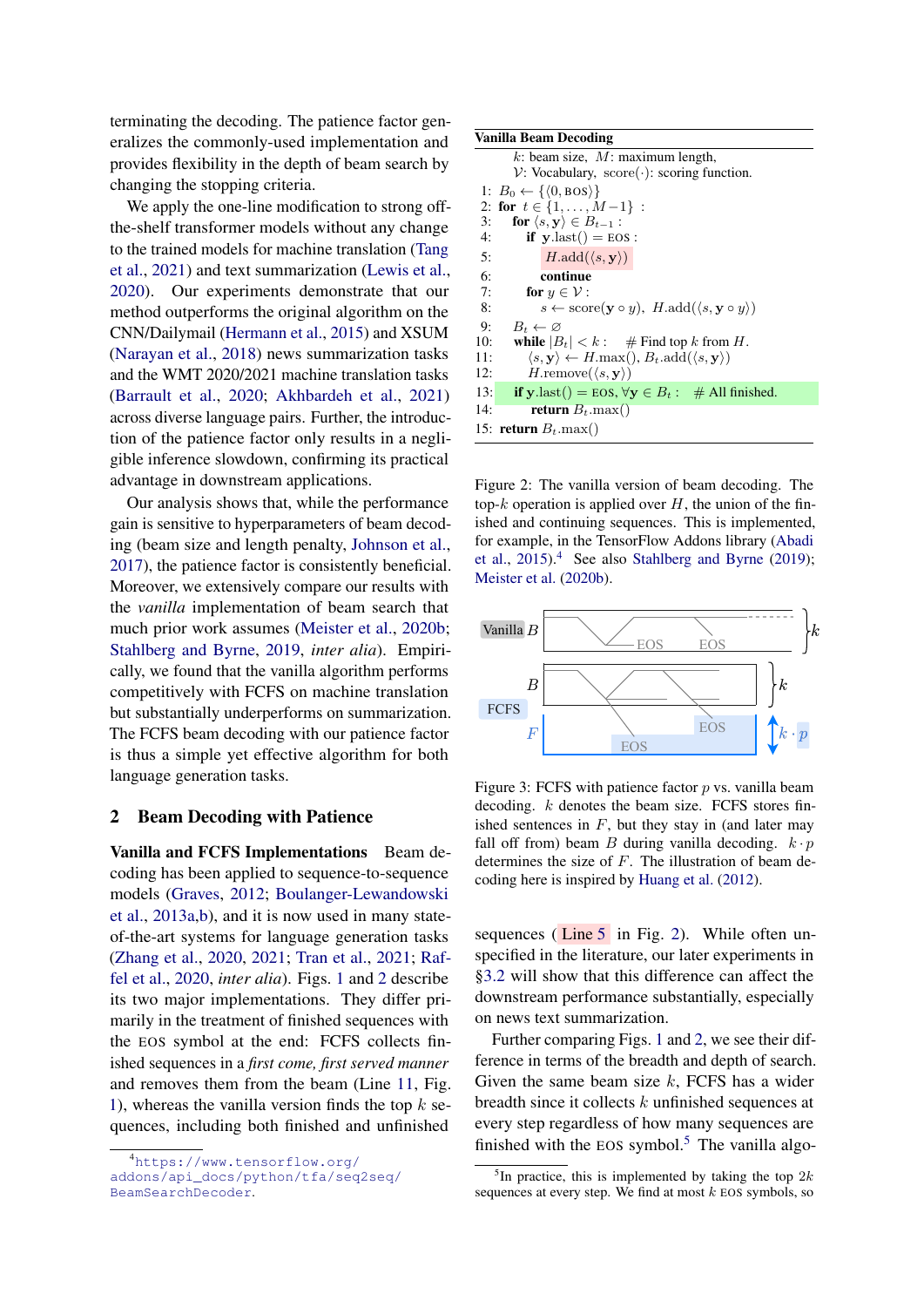rithm decodes until all top- $k$  sequences are finished ( Line [13](#page-1-0) , Fig. [2\)](#page-1-0), and therefore it tends to result in deeper search. FCFS, in contrast, terminates when a total of k finished sequences is found.

**Patience Factor for FCFS** Beam size  $k$  in FCFS thus controls both the breadth and stopping criterion (i.e., depth) of search. We introduce the patience factor  $(Line 13, Fig. 1)$  $(Line 13, Fig. 1)$  $(Line 13, Fig. 1)$  $(Line 13, Fig. 1)$  that relaxes this assumption and separates the stopping criterion from the search breadth. Fig. [3](#page-1-3) illustrates this patience factor as well as the difference between the FCFS and vanilla algorithms. The one-line change generalizes the FCFS algorithm  $(p = 1)$  and adds flexibility. We will show that this flexibility is beneficial on machine translation and summarization ([§3.2\)](#page-2-0).

## 3 Experiments

We present extensive comparisons of beam decoding variants on text summarization and machine translation over a wide range of language pairs. Our simple addition of the patience factor improves performance across the board.

## 3.1 Experimental Setup

We evaluate four decoding algorithms on machine translation and summarization: greedy, vanilla, FCFS, and FCFS with the patience factor. For machine translation, we use multilingual BART [\(Tang et al.,](#page-6-4) [2021\)](#page-6-4), a strong, pretrained transformer model,<sup>[6](#page-2-1)</sup> and WMT 2020/2021 news test data [\(Bar](#page-4-2)[rault et al.,](#page-4-2) [2020;](#page-4-2) [Akhbardeh et al.,](#page-4-3) [2021\)](#page-4-3) for four diverse language pairs (eight directions): WMT 2020 for  $EN \leftrightarrow PL$  (Polish) and 2021 for  $EN \leftrightarrow DE$ (German),  $EN \leftrightarrow JA$  (Japanese), and  $EN \leftrightarrow ZH$  (Chinese). We apply beam decoding with the same hyperparameters as [Tang et al.](#page-6-4) [\(2021\)](#page-6-4): beam size 5 and length penalty 1. We measure performance with the COMET score [\(Rei et al.,](#page-5-10) [2020a](#page-5-10)[,b\)](#page-5-11), a state-of-the-art evaluation metric based on multilingual contextual representations. For summarization, we experiment with the CNN/Dailymail (CN-NDM, [Hermann et al.,](#page-5-4) [2015\)](#page-5-4) and XSUM [\(Narayan](#page-5-5) [et al.,](#page-5-5) [2018\)](#page-5-5) datasets. We apply the off-the-shelf BART models [\(Lewis et al.,](#page-5-3) [2020\)](#page-5-3) that are finetuned on each dataset.[7](#page-2-2) Performance is measured with ROUGE scores [\(Lin,](#page-5-12) [2004\)](#page-5-12). We follow the original setting in [Lewis et al.](#page-5-3) [\(2020\)](#page-5-3): beam sizes 4 and 6 and length penalty 2 and 1 for CNNDM and XSUM, respectively. More experimental details are described in Appendix [§A.](#page-7-0)

Notably, the WMT 2020/2021 test data consist only of news text written in the original language, in contrast to the test data from WMT 2018 [\(Bojar](#page-4-8) [et al.,](#page-4-8) [2018\)](#page-4-8) or earlier. For example, the WMT 2021 EN→DE and DE→EN test data come from completely different documents. This avoids the *translationese effect* that would overestimate the translation performance due to the simplicity of translated text [\(Graham et al.,](#page-4-9) [2020\)](#page-4-9). Moreover, some language pairs in the WMT 2020 and 2021 test data have multiple references per instance, which increases the correlation of automatic evaluations with human judgment [\(Kasai et al.,](#page-5-13) [2022a\)](#page-5-13).

We experiment with the same patience factor on all datasets for each task, based on our preliminary development:  $p = 2$  for machine translation and  $p = 0.5$  for summarization. Here we avoid additional effort and demonstrate the practical value of our simple modification. We present detailed sensitivity analysis over  $p$  in [§3.3.](#page-2-3)

## <span id="page-2-0"></span>3.2 Results

Seen in Table [1](#page-3-0) are results from our experiments. FCFS with the patience factor outperforms the widely-used FCFS algorithm across the board; e.g., 53.0 vs. 52.1 on EN→PL. Particularly noteworthy are the performance gains on the two summarization datasets; e.g., 31.2 vs. 30.3 ROUGE-L on CNNDM. Comparing vanilla decoding and FCFS, we see that the former outperforms the latter (and is competitive with or slightly better than FCFS  $w/p$ ) on machine translation but underperforms substantially on summarization; e.g., 34.4 vs. 33.1 ROUGE-L on XSUM. Vanilla decoding even performs worse than greedy decoding in many cases. We suspect this performance degradation on summarization might be a reason why FCFS is used instead of vanilla decoding in popular libraries.

#### <span id="page-2-3"></span>3.3 Analysis

Here we use the standard dev. split from the XSUM dataset and news test 2020 EN→DE and ZH→EN data. We fixed the value of  $p$  for each task so far,

there are always at least k *unfinished* sequences. See [https:](https://github.com/huggingface/transformers/) [//github.com/huggingface/transformers/](https://github.com/huggingface/transformers/).

<span id="page-2-1"></span><sup>6</sup>[https://github.com/pytorch/fairseq/](https://github.com/pytorch/fairseq/tree/main/examples/multilingual#mbart50-models) [tree/main/examples/multilingual#](https://github.com/pytorch/fairseq/tree/main/examples/multilingual#mbart50-models) [mbart50-models](https://github.com/pytorch/fairseq/tree/main/examples/multilingual#mbart50-models).

<span id="page-2-2"></span><sup>7</sup>[https://github.com/pytorch/fairseq/](https://github.com/pytorch/fairseq/tree/main/examples/bart) [tree/main/examples/bart](https://github.com/pytorch/fairseq/tree/main/examples/bart).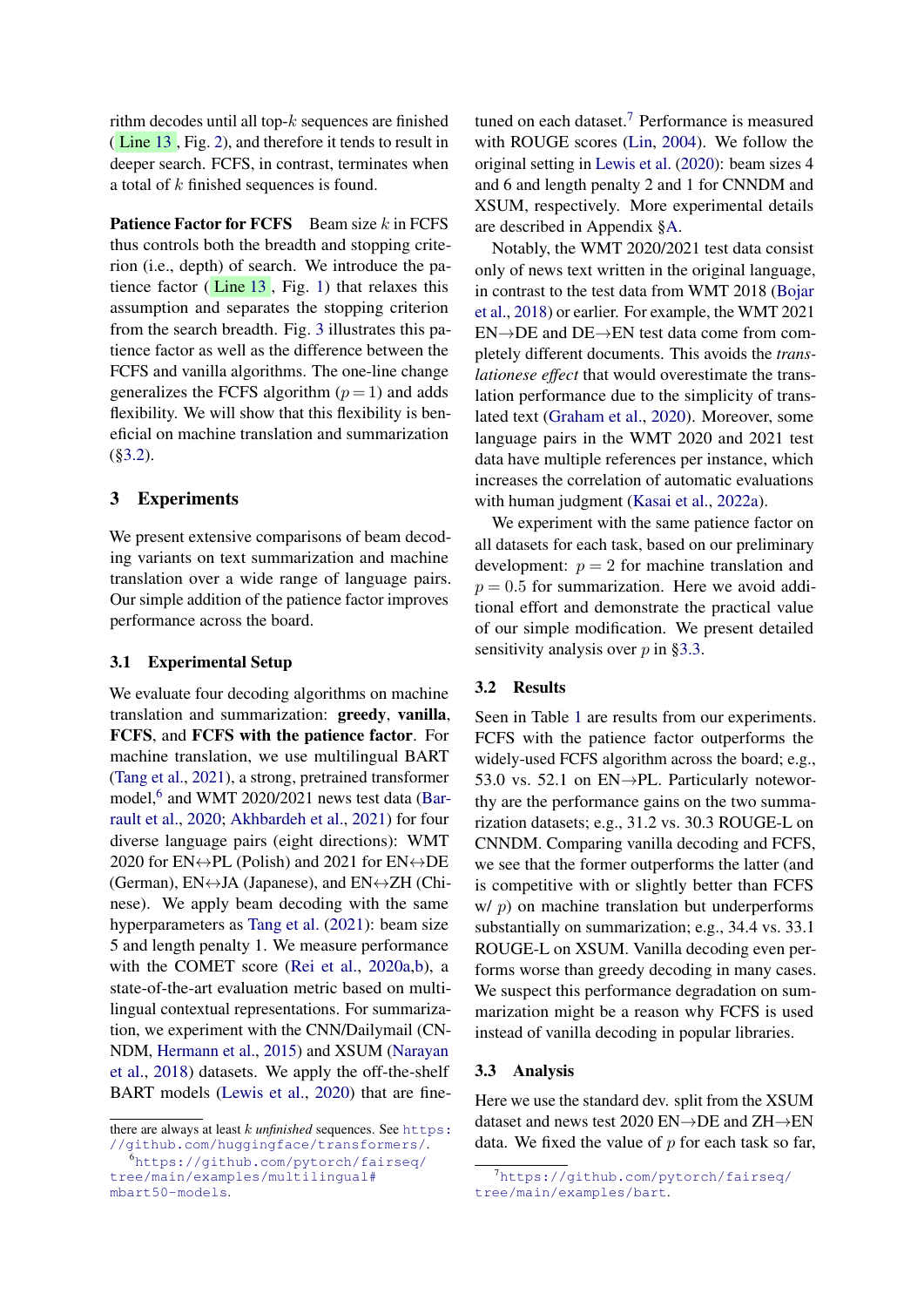<span id="page-3-0"></span>

|                  | WMT 2020/2021 Machine Translation ( $p=2$ ) |      |                         |                                                                                  |                         |                     |                         |                            | Summarization ( $p=0.5$ ) |                |      |             |             |      |
|------------------|---------------------------------------------|------|-------------------------|----------------------------------------------------------------------------------|-------------------------|---------------------|-------------------------|----------------------------|---------------------------|----------------|------|-------------|-------------|------|
|                  | $EN \leftrightarrow DE$                     |      | $EN \leftrightarrow JA$ |                                                                                  | $EN \leftrightarrow PL$ |                     | $EN \leftrightarrow ZH$ |                            | <b>CNNDM</b>              |                |      | <b>XSUM</b> |             |      |
| <b>Algorithm</b> |                                             |      |                         | $\rightarrow$ $\leftarrow$ $\rightarrow$ $\leftarrow$ $\rightarrow$ $\leftarrow$ |                         |                     |                         | $\rightarrow$ $\leftarrow$ | $R-2$                     | $R-3$          | R-L  |             | R-2 R-3 R-L |      |
| Greedy           | 43.7                                        |      |                         | 66.2 33.6 9.5                                                                    |                         | 46.0 53.5 32.5 23.5 |                         |                            | 21.1                      | 11.9           | 30.7 | 19.8        | 10.7        | 34.3 |
| Vanilla          | 48.2                                        | 66.3 | 38.7                    | 15.7                                                                             | 52.7                    |                     | 58.2 33.9 29.9          |                            | 19.2                      | -11.0          | 28.0 | 19.5        | 10.7        | 33.1 |
| <b>FCFS</b>      | 47.9                                        | 66.2 | 38.0                    | 15.0                                                                             | 52.1                    | 58.1                | 33.7                    | 29.6                       | 20.4                      | 11.6           | 30.3 | 20.4        | -11.4       | 34.4 |
| FCFS w/ $p$      | 48.3                                        |      |                         | 66.4 38.4 15.6 53.0                                                              |                         |                     | 58.4 33.8 30.2          |                            |                           | 21.4 12.4 31.2 |      | 21.0        | 11.8        | 35.4 |

Table 1: We evaluate the four inference algorithms on the machine translation and news summarization test data with the COMET score [\(Rei et al.,](#page-5-11) [2020b\)](#page-5-11) and ROUGE scores (ROUGE-2/3/L), respectively. FCFS w/p indicates our FCSF algorithm with the patience factor ( $p = 2$  for machine translation and  $p = 0.5$  for summarization). COMET uses crosslingual contextual representations from XLM-RoBERTa [\(Conneau et al.,](#page-4-10) [2020\)](#page-4-10) and has shown to have significantly higher correlation with expert human judgment than alternatives [\(Mathur et al.,](#page-5-14) [2020b;](#page-5-14) [Kasai](#page-5-13) [et al.,](#page-5-13) [2022a\)](#page-5-13) like BLEU [\(Papineni et al.,](#page-5-15) [2002\)](#page-5-15). Nonetheless, we see consistent patterns from BLEU (Appendix [§B\)](#page-7-1). For CNNDM, we used 100 test articles with 10 human-written references each from [Kryscinski et al.](#page-5-16) [\(2019\)](#page-5-16).

<span id="page-3-1"></span>

Figure 4: Effects of varying patience factors  $p$  on the dev. score (A and B) and inference speed (C). The inference speed is measured with batch size 20, relative to the vanilla decoding algorithm on the same single Nvidia A100-SXM GPU. Other languages pairs were similar to EN→DE (A). CNNDM also had similar trends to XSUM (B).

<span id="page-3-2"></span>

Figure 5: Effects of controlled patience on the dev. data over varying beam sizes. The length penalty value is 1. We evaluate with COMET for machine translation and ROUGE-L for XSUM summarization.

but Fig. [4](#page-3-1) explores varying patience factors and their effects on the performance  $(A: EN \rightarrow DE; B)$ : XSUM) and the inference speed (C). The translation performance improves with larger patience factors with diminishing gains. On the other hand, summarization benefits more from patience factors smaller than the original value of 1, possibly due to issues in the scoring function [\(Wiseman and Rush,](#page-6-9) [2016\)](#page-6-9) or ROUGE evaluations [\(Nenkova,](#page-5-17) [2006\)](#page-5-17) and the nature of the summarization task that aims to

generate concise text. Note, however, that we see consistent patterns with ROUGE from COMET [\(Rei et al.,](#page-5-11) [2020b\)](#page-5-11), which achieves the highest correlation to human judgment on CNNDM [\(Kasai](#page-5-13) [et al.,](#page-5-13) [2022a;](#page-5-13) see Table [3](#page-8-0) in the appendix). Regardless, our patience factor provides useful flexibility for any generation task.

As expected, generation slows down as  $p$  increases (Fig. [4C](#page-3-1)). The inference slowdown from around  $p = 2$  is still negligible, again showing the practicality of our method. Fig. [5](#page-3-2) explores the performance gains from the patience factor over varying beam sizes. The amount of improvement changes, but the patience factor is generally beneficial. We see similar trends for various values of the length penalty (see Fig. [6](#page-7-2) in the appendix).

# 4 Further Related Work

Stopping Criteria for Beam Decoding The patience factor changes the stopping criterion and adds flexibility in the search depth of the common beam search algorithm. Similarly, several prior works studied stopping criteria to improve machine translation [\(Huang et al.,](#page-5-18) [2017;](#page-5-18) [Yang et al.,](#page-6-10) [2018;](#page-6-10) [Ma et al.,](#page-5-19) [2019\)](#page-5-19). Our machine translation experiments are consistent with their findings: stopping criteria that yield accurate search improve performance. In the case of summarization, however, we observed that less patient thus *less accurate* search can improve ROUGE scores.

Breadth of Beam Decoding Much prior work explored downstream effects of the search breadth [\(Koehn and Knowles,](#page-5-20) [2017;](#page-5-20) [Murray and Chiang,](#page-5-21) [2018;](#page-5-21) [Ott et al.,](#page-5-22) [2018;](#page-5-22) [Cohen and Beck,](#page-4-11) [2019;](#page-4-11)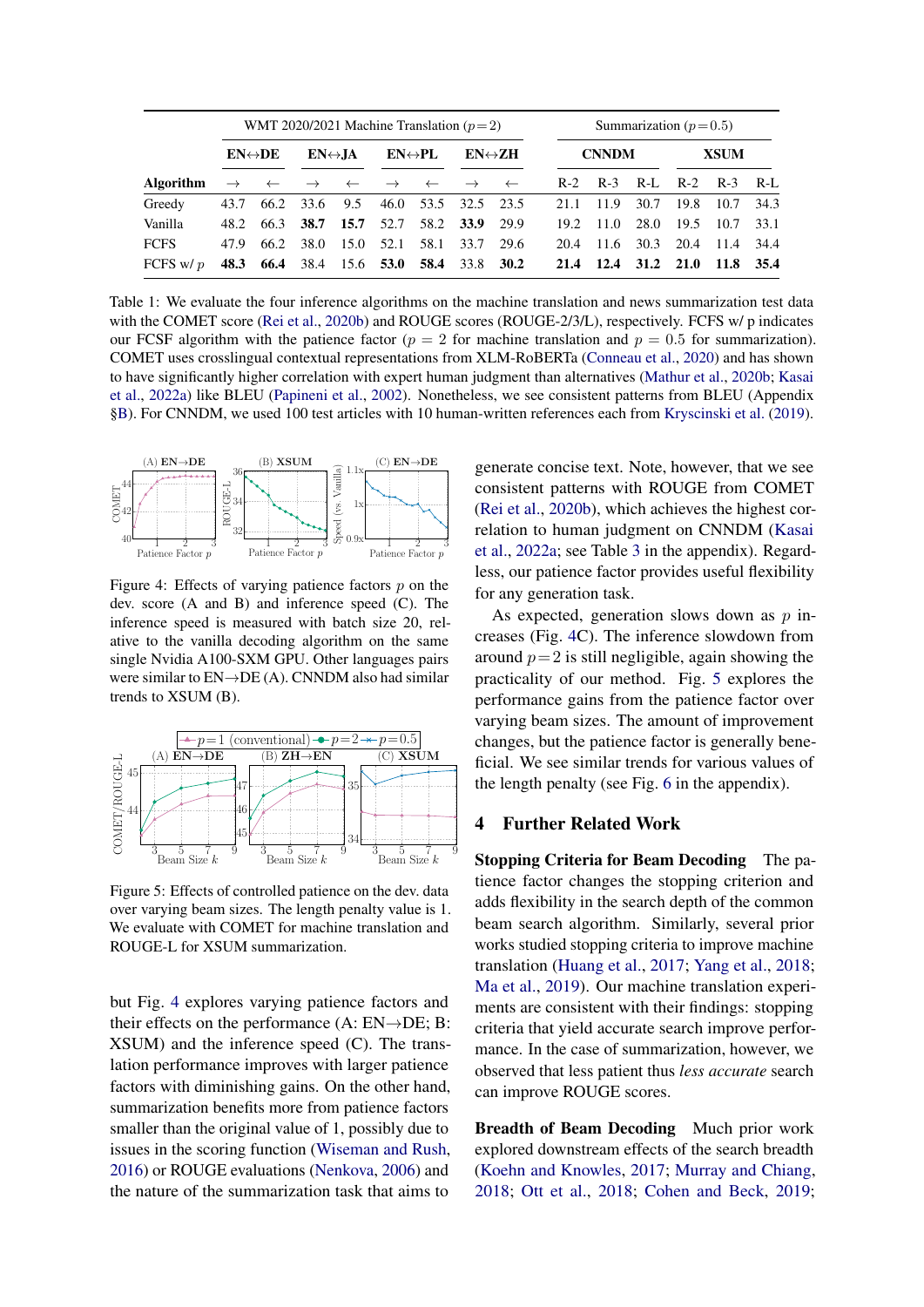[Stahlberg and Byrne,](#page-6-5) [2019,](#page-6-5) *inter alia*). Beam decoding with larger beam sizes can find sequences with higher scores but lead to performance degradation (often called the *beam search curse*; [Yang et al.,](#page-6-10) [2018\)](#page-6-10). Recent work [\(Meister et al.,](#page-5-23) [2020a\)](#page-5-23) argued that beam decoding with small beams introduces bias that is related to the uniform information density of human-produced text [\(Levy,](#page-5-24) [2005\)](#page-5-24). [Freitag](#page-4-12) [and Al-Onaizan](#page-4-12) [\(2017\)](#page-4-12) proposed a method to adaptively shrink the beam width based on the partial scores to speed up inference. This work focused on the stopping criteria (i.e., depth) and separated them from the breadth of the commonly-used beam decoding.

# 5 Conclusion

We introduced the patience factor that generalizes the widespread implementation of beam text decoding. Our extensive experiments showed that the patience factor improves the generation performance of strong, off-the-shelf models on machine translation and summarization with an insignificant slowdown in generation. As it only requires a minimal change in code, we hope that many researchers and practitioners of language generation will benefit from our simple yet effective modification.

## References

- <span id="page-4-7"></span>Martín Abadi, Ashish Agarwal, Paul Barham, Eugene Brevdo, Zhifeng Chen, Craig Citro, Greg S. Corrado, Andy Davis, Jeffrey Dean, Matthieu Devin, Sanjay Ghemawat, Ian Goodfellow, Andrew Harp, Geoffrey Irving, Michael Isard, Yangqing Jia, Rafal Jozefowicz, Lukasz Kaiser, Manjunath Kudlur, Josh Levenberg, Dan Mané, Rajat Monga, Sherry Moore, Derek Murray, Chris Olah, Mike Schuster, Jonathon Shlens, Benoit Steiner, Ilya Sutskever, Kunal Talwar, Paul Tucker, Vincent Vanhoucke, Vijay Vasudevan, Fernanda Viégas, Oriol Vinyals, Pete Warden, Martin Wattenberg, Martin Wicke, Yuan Yu, and Xiaoqiang Zheng. 2015. [TensorFlow: Large-scale ma](http://tensorflow.org/)[chine learning on heterogeneous systems.](http://tensorflow.org/) Software available from tensorflow.org.
- <span id="page-4-3"></span>Farhad Akhbardeh, Arkady Arkhangorodsky, Magdalena Biesialska, Ondřej Bojar, Rajen Chatterjee, Vishrav Chaudhary, Marta R. Costa-jussa, Cristina España-Bonet, Angela Fan, Christian Federmann, Markus Freitag, Yvette Graham, Roman Grundkiewicz, Barry Haddow, Leonie Harter, Kenneth Heafield, Christopher Homan, Matthias Huck, Kwabena Amponsah-Kaakyire, Jungo Kasai, Daniel Khashabi, Kevin Knight, Tom Kocmi, Philipp Koehn, Nicholas Lourie, Christof Monz, Makoto Morishita, Masaaki Nagata, Ajay Nagesh,

Toshiaki Nakazawa, Matteo Negri, Santanu Pal, Allahsera Auguste Tapo, Marco Turchi, Valentin Vydrin, and Marcos Zampieri. 2021. [Findings of the](https://aclanthology.org/2021.wmt-1.1) [2021 conference on machine translation \(WMT21\).](https://aclanthology.org/2021.wmt-1.1) In *Proc. of WMT*.

- <span id="page-4-1"></span>Peter Anderson, Xiaodong He, Chris Buehler, Damien Teney, Mark Johnson, Stephen Gould, and Lei Zhang. 2018. [Bottom-up and top-down attention for](https://arxiv.org/abs/1707.07998) [image captioning and visual question answering.](https://arxiv.org/abs/1707.07998) In *Proc. of CVPR*.
- <span id="page-4-0"></span>Dzmitry Bahdanau, Kyunghyun Cho, and Yoshua Bengio. 2015. [Neural machine translation by jointly](https://arxiv.org/abs/1409.0473) [learning to align and translate.](https://arxiv.org/abs/1409.0473) In *Proc. of ICLR*.
- <span id="page-4-2"></span>Loïc Barrault, Magdalena Biesialska, Ondřej Bojar, Marta R. Costa-jussà, Christian Federmann, Yvette Graham, Roman Grundkiewicz, Barry Haddow, Matthias Huck, Eric Joanis, Tom Kocmi, Philipp Koehn, Chi-kiu Lo, Nikola Ljubešic, Christof ´ Monz, Makoto Morishita, Masaaki Nagata, Toshiaki Nakazawa, Santanu Pal, Matt Post, and Marcos Zampieri. 2020. [Findings of the 2020 conference on](https://aclanthology.org/2020.wmt-1.1) [machine translation \(WMT20\).](https://aclanthology.org/2020.wmt-1.1) In *Proc. of WMT*.
- <span id="page-4-8"></span>Ondřej Bojar, Christian Federmann, Mark Fishel, Yvette Graham, Barry Haddow, Philipp Koehn, and Christof Monz. 2018. [Findings of the 2018 confer](https://aclanthology.org/W18-6401)[ence on machine translation \(WMT18\).](https://aclanthology.org/W18-6401) In *Proc. of WMT*.
- <span id="page-4-5"></span>Nicolas Boulanger-Lewandowski, Yoshua Bengio, and Pascal Vincent. 2013a. [Audio chord recognition](https://archives.ismir.net/ismir2013/paper/000243.pdf) [with recurrent neural networks.](https://archives.ismir.net/ismir2013/paper/000243.pdf) In *Proc. of ISMIR*.
- <span id="page-4-6"></span>Nicolas Boulanger-Lewandowski, Yoshua Bengio, and Pascal Vincent. 2013b. [High-dimensional sequence](https://arxiv.org/abs/1212.1936) [transduction.](https://arxiv.org/abs/1212.1936) In *Proc. of ICASSP*.
- <span id="page-4-11"></span>Eldan Cohen and Christopher Beck. 2019. [Empirical](https://proceedings.mlr.press/v97/cohen19a.html) [analysis of beam search performance degradation in](https://proceedings.mlr.press/v97/cohen19a.html) [neural sequence models.](https://proceedings.mlr.press/v97/cohen19a.html) In *Proc. of ICML*.
- <span id="page-4-10"></span>Alexis Conneau, Kartikay Khandelwal, Naman Goyal, Vishrav Chaudhary, Guillaume Wenzek, Francisco Guzmán, Edouard Grave, Myle Ott, Luke Zettlemoyer, and Veselin Stoyanov. 2020. [Unsupervised](https://arxiv.org/abs/1911.02116) [cross-lingual representation learning at scale.](https://arxiv.org/abs/1911.02116) In *Proc. of ACL*.
- <span id="page-4-13"></span>Sergey Edunov, Myle Ott, Marc'Aurelio Ranzato, and Michael Auli. 2020. [On the evaluation of machine](https://arxiv.org/abs/1908.05204) [translation systems trained with back-translation.](https://arxiv.org/abs/1908.05204) In *Proc. of ACL*.
- <span id="page-4-12"></span>Markus Freitag and Yaser Al-Onaizan. 2017. [Beam](https://arxiv.org/abs/1702.01806) [search strategies for neural machine translation.](https://arxiv.org/abs/1702.01806) In *Proc. of NGT*.
- <span id="page-4-9"></span>Yvette Graham, Barry Haddow, and Philipp Koehn. 2020. [Translationese in machine translation evalu](https://arxiv.org/abs/1906.09833)[ation.](https://arxiv.org/abs/1906.09833)
- <span id="page-4-4"></span>Alex Graves. 2012. [Sequence transduction with recur](https://arxiv.org/abs/1211.3711)[rent neural networks.](https://arxiv.org/abs/1211.3711) In *Representation Learning Workshop*.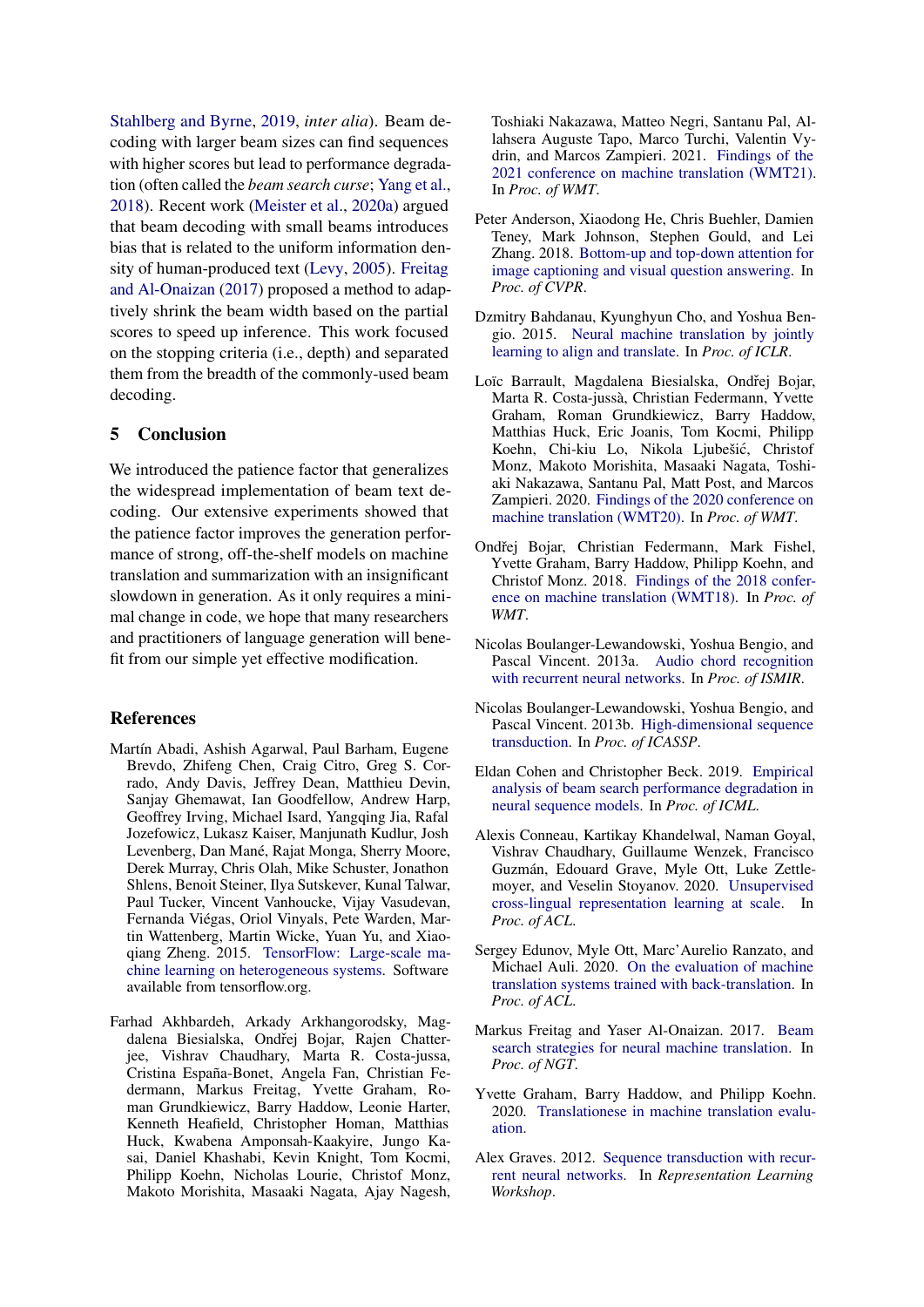- <span id="page-5-4"></span>Karl Moritz Hermann, Tomás Kociský, Edward Grefenstette, Lasse Espeholt, Will Kay, Mustafa Suleyman, and Phil Blunsom. 2015. [Teaching machines to read](http://arxiv.org/abs/1506.03340) [and comprehend.](http://arxiv.org/abs/1506.03340) In *Proc. of NeurIPS*.
- <span id="page-5-9"></span>Liang Huang, Suphan Fayong, and Yang Guo. 2012. [Structured perceptron with inexact search.](https://aclanthology.org/N12-1015) In *Proc. of NAACL*.
- <span id="page-5-18"></span>Liang Huang, Kai Zhao, and Mingbo Ma. 2017. [When](https://aclanthology.org/D17-1227) [to finish? optimal beam search for neural text gener](https://aclanthology.org/D17-1227)[ation \(modulo beam size\).](https://aclanthology.org/D17-1227) In *Proc. of EMNLP*.
- <span id="page-5-6"></span>Melvin Johnson, Mike Schuster, Quoc V. Le, Maxim Krikun, Yonghui Wu, Zhifeng Chen, Nikhil Thorat, Fernanda Viégas, Martin Wattenberg, Greg Corrado, Macduff Hughes, and Jeffrey Dean. 2017. [Google's](https://arxiv.org/abs/1611.04558) [multilingual neural machine translation system: En](https://arxiv.org/abs/1611.04558)[abling zero-shot translation.](https://arxiv.org/abs/1611.04558) *TACL*.
- <span id="page-5-13"></span>Jungo Kasai, Keisuke Sakaguchi, Ronan Le Bras, Lavinia Dunagan, Jacob Morrison, Alexander R. Fabbri, Yejin Choi, and Noah A. Smith. 2022a. [Bidi](https://arxiv.org/abs/2112.04139)[mensional leaderboards: Generate and evaluate lan](https://arxiv.org/abs/2112.04139)[guage hand in hand.](https://arxiv.org/abs/2112.04139) In *Proc. of NAACL*.
- <span id="page-5-27"></span>Jungo Kasai, Keisuke Sakaguchi, Lavinia Dunagan, Jacob Morrison, Ronan Le Bras, Yejin Choi, and Noah A. Smith. 2022b. [Transparent human evalu](https://arxiv.org/abs/2111.08940)[ation for image captioning.](https://arxiv.org/abs/2111.08940) In *Proc. of NAACL*.
- <span id="page-5-20"></span>Philipp Koehn and Rebecca Knowles. 2017. [Six chal](https://arxiv.org/abs/1706.03872)[lenges for neural machine translation.](https://arxiv.org/abs/1706.03872) In *Proc. of NGT*.
- <span id="page-5-16"></span>Wojciech Kryscinski, Nitish Shirish Keskar, Bryan Mc-Cann, Caiming Xiong, and Richard Socher. 2019. [Neural text summarization: A critical evaluation.](https://arxiv.org/abs/1908.08960) In *Proc. of EMNLP*.
- <span id="page-5-24"></span>Roger Levy. 2005. *[Probabilistic Models of Word Order](https://idiom.ucsd.edu/~rlevy/papers/thesis.pdf) [and Syntactic Discontinuity](https://idiom.ucsd.edu/~rlevy/papers/thesis.pdf)*. Ph.D. thesis, Stanford University.
- <span id="page-5-3"></span>Mike Lewis, Yinhan Liu, Naman Goyal, Marjan Ghazvininejad, Abdelrahman Mohamed, Omer Levy, Veselin Stoyanov, and Luke Zettlemoyer. 2020. [BART: Denoising sequence-to-sequence pre](https://arxiv.org/abs/1910.13461)[training for natural language generation, translation,](https://arxiv.org/abs/1910.13461) [and comprehension.](https://arxiv.org/abs/1910.13461) In *Proc. of ACL*.
- <span id="page-5-1"></span>Xiujun Li, Xi Yin, Chunyuan Li, Xiaowei Hu, Pengchuan Zhang, Lei Zhang, Lijuan Wang, Houdong Hu, Li Dong, Furu Wei, Yejin Choi, and Jianfeng Gao. 2020. [Oscar: Object-semantics](https://arxiv.org/abs/2004.06165) [aligned pre-training for vision-language tasks.](https://arxiv.org/abs/2004.06165) In *Proc. of ECCV*.
- <span id="page-5-12"></span>Chin-Yew Lin. 2004. [ROUGE: A package for auto](https://www.aclweb.org/anthology/W04-1013/)[matic evaluation of summaries.](https://www.aclweb.org/anthology/W04-1013/) In *Proc. of Text Summarization Branches Out*.
- <span id="page-5-19"></span>Mingbo Ma, Renjie Zheng, and Liang Huang. 2019. [Learning to stop in structured prediction for neural](https://arxiv.org/abs/1904.01032) [machine translation.](https://arxiv.org/abs/1904.01032) In *Proc. of NAACL*.
- <span id="page-5-26"></span>Nitika Mathur, Timothy Baldwin, and Trevor Cohn. 2020a. [Tangled up in BLEU: Reevaluating the eval](https://arxiv.org/abs/2006.06264)[uation of automatic machine translation evaluation](https://arxiv.org/abs/2006.06264) [metrics.](https://arxiv.org/abs/2006.06264) In *Proc. of ACL*.
- <span id="page-5-14"></span>Nitika Mathur, Johnny Wei, Markus Freitag, Qing-song Ma, and Ondřej Bojar. 2020b. [Results of the](https://aclanthology.org/2020.wmt-1.77) [WMT20 metrics shared task.](https://aclanthology.org/2020.wmt-1.77) In *Proc. of WMT*.
- <span id="page-5-23"></span>Clara Meister, Ryan Cotterell, and Tim Vieira. 2020a. [If beam search is the answer, what was the question?](https://arxiv.org/abs/2010.02650) In *Proc. of EMNLP*.
- <span id="page-5-7"></span>Clara Meister, Tim Vieira, and Ryan Cotterell. 2020b. [Best-first beam search.](https://arxiv.org/abs/2007.03909) *TACL*.
- <span id="page-5-21"></span>Kenton Murray and David Chiang. 2018. [Correcting](https://arxiv.org/abs/1808.10006) [length bias in neural machine translation.](https://arxiv.org/abs/1808.10006) In *Proc. of WMT*.
- <span id="page-5-0"></span>Ramesh Nallapati, Bowen Zhou, Cicero dos Santos, Caglar Gulcehre, and Bing Xiang. 2016. [Abstrac](https://arxiv.org/abs/1602.06023)[tive text summarization using sequence-to-sequence](https://arxiv.org/abs/1602.06023) [RNNs and beyond.](https://arxiv.org/abs/1602.06023) In *Proc. of CoNLL*.
- <span id="page-5-5"></span>Shashi Narayan, Shay B. Cohen, and Mirella Lapata. 2018. [Don't give me the details, just the summary!](https://arxiv.org/abs/1808.08745) [topic-aware convolutional neural networks for ex](https://arxiv.org/abs/1808.08745)[treme summarization.](https://arxiv.org/abs/1808.08745) In *Proc. of EMNLP*.
- <span id="page-5-17"></span>Ani Nenkova. 2006. [Summarization evaluation for text](https://www.cis.upenn.edu/~nenkova/papers/sumEval.pdf) [and speech: issues and approaches.](https://www.cis.upenn.edu/~nenkova/papers/sumEval.pdf) In *Proc. of IN-TERSPEECH*.
- <span id="page-5-22"></span>Myle Ott, Michael Auli, David Grangier, and<br>Marc'Aurelio Ranzato. 2018. Analyzing uncer-Marc'Aurelio Ranzato. 2018. [tainty in neural machine translation.](http://arxiv.org/abs/1803.00047) In *Proc. of ICML*.
- <span id="page-5-2"></span>Myle Ott, Sergey Edunov, Alexei Baevski, Angela Fan, Sam Gross, Nathan Ng, David Grangier, and Michael Auli. 2019. fairseq: A fast, extensible toolkit for sequence modeling. In *Proc. of NAACL: Demonstrations*.
- <span id="page-5-15"></span>Kishore Papineni, Salim Roukos, Todd Ward, and Wei-Jing Zhu. 2002. [BLEU: a method for automatic eval](https://www.aclweb.org/anthology/P02-1040)[uation of machine translation.](https://www.aclweb.org/anthology/P02-1040) In *Proc. of ACL*.
- <span id="page-5-25"></span>Matt Post. 2018. [A call for clarity in reporting BLEU](https://www.aclweb.org/anthology/W18-6319) [scores.](https://www.aclweb.org/anthology/W18-6319) In *Proc. of WMT*.
- <span id="page-5-8"></span>Colin Raffel, Noam Shazeer, Adam Roberts, Katherine Lee, Sharan Narang, Michael Matena, Yanqi Zhou, Wei Li, and Peter J. Liu. 2020. [Exploring the limits](https://arxiv.org/abs/1910.10683) [of transfer learning with a unified text-to-text trans](https://arxiv.org/abs/1910.10683)[former.](https://arxiv.org/abs/1910.10683) *JMLR*.
- <span id="page-5-10"></span>Ricardo Rei, Craig Stewart, Ana C Farinha, and Alon Lavie. 2020a. [COMET: A neural framework for MT](https://arxiv.org/abs/2009.09025) [evaluation.](https://arxiv.org/abs/2009.09025) In *Proc. of EMNLP*.
- <span id="page-5-11"></span>Ricardo Rei, Craig Stewart, Ana C Farinha, and Alon Lavie. 2020b. [Unbabel's participation in the](https://arxiv.org/abs/2010.15535) [WMT20 metrics shared task.](https://arxiv.org/abs/2010.15535) In *Proc. of WMT*.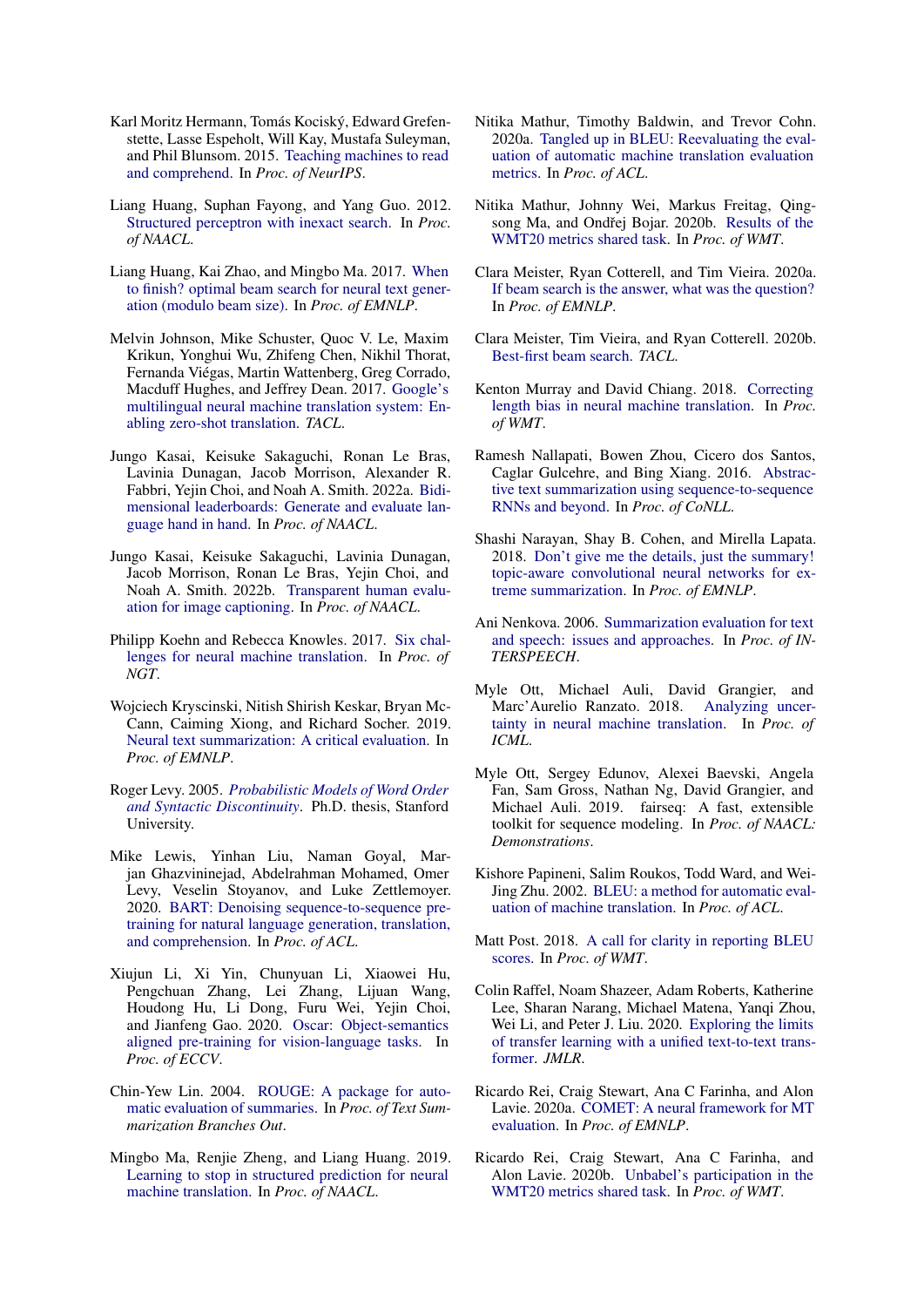- <span id="page-6-2"></span>Abigail See, Peter J. Liu, and Christopher D. Manning. 2017. [Get to the point: Summarization with pointer](https://arxiv.org/abs/1704.04368)[generator networks.](https://arxiv.org/abs/1704.04368) In *Proc. of ACL*.
- <span id="page-6-5"></span>Felix Stahlberg and Bill Byrne. 2019. [On NMT search](https://arxiv.org/abs/1908.10090) [errors and model errors: Cat got your tongue?](https://arxiv.org/abs/1908.10090) In *Proc. of EMNLP*.
- <span id="page-6-0"></span>Ilya Sutskever, Oriol Vinyals, and Quoc V Le. 2014. [Sequence to sequence learning with neural networks.](https://arxiv.org/abs/1409.3215) In *Proc. of NeurIPS*.
- <span id="page-6-4"></span>Yuqing Tang, Chau Tran, Xian Li, Peng-Jen Chen, Naman Goyal, Vishrav Chaudhary, Jiatao Gu, and Angela Fan. 2021. [Multilingual translation from de](https://arxiv.org/abs/2001.08210)[noising pre-training.](https://arxiv.org/abs/2001.08210) *Findings of ACL*.
- <span id="page-6-8"></span>Chau Tran, Shruti Bhosale, James Cross, Philipp Koehn, Sergey Edunov, and Angela Fan. 2021. [Face](https://arxiv.org/abs/2108.03265)[book AI's WMT21 news translation task submission.](https://arxiv.org/abs/2108.03265) In *Proc. of WMT*.
- <span id="page-6-1"></span>Ashish Vaswani, Noam Shazeer, Niki Parmar, Jakob Uszkoreit, Llion Jones, Aidan N Gomez, Łukasz Kaiser, and Illia Polosukhin. 2017. [Attention is all](https://arxiv.org/abs/1706.03762) [you need.](https://arxiv.org/abs/1706.03762) In *Proc. of NeurIPS*.
- <span id="page-6-9"></span>Sam Wiseman and Alexander M. Rush. 2016. [Sequence-to-sequence learning as beam-search op](https://arxiv.org/abs/1606.02960)[timization.](https://arxiv.org/abs/1606.02960) In *Proc. of EMNLP*.
- <span id="page-6-3"></span>Thomas Wolf, Lysandre Debut, Victor Sanh, Julien Chaumond, Clement Delangue, Anthony Moi, Pierric Cistac, Tim Rault, Remi Louf, Morgan Funtowicz, Joe Davison, Sam Shleifer, Patrick von Platen, Clara Ma, Yacine Jernite, Julien Plu, Canwen Xu, Teven Le Scao, Sylvain Gugger, Mariama Drame, Quentin Lhoest, and Alexander Rush. 2020. [Trans](https://arxiv.org/abs/1910.03771)[formers: State-of-the-art natural language process](https://arxiv.org/abs/1910.03771)[ing.](https://arxiv.org/abs/1910.03771) In *Proc. of EMNLP: System Demonstrations*.
- <span id="page-6-10"></span>Yilin Yang, Liang Huang, and Mingbo Ma. 2018. [Breaking the beam search curse: A study of \(re-](https://arxiv.org/abs/1808.09582) [\)scoring methods and stopping criteria for neural ma](https://arxiv.org/abs/1808.09582)[chine translation.](https://arxiv.org/abs/1808.09582) In *Proc. of EMNLP*.
- <span id="page-6-6"></span>Jingqing Zhang, Yao Zhao, Mohammad Saleh, and Peter J. Liu. 2020. [PEGASUS: Pre-training with ex](https://arxiv.org/abs/1912.08777)[tracted gap-sentences for abstractive summarization.](https://arxiv.org/abs/1912.08777) In *Proc. of ICML*.
- <span id="page-6-7"></span>Pengchuan Zhang, Xiujun Li, Xiaowei Hu, Jianwei Yang, Lei Zhang, Lijuan Wang, Yejin Choi, and Jianfeng Gao. 2021. [VinVL: Making visual representa](https://arxiv.org/abs/2101.00529)[tions matter in vision-language models.](https://arxiv.org/abs/2101.00529) In *Proc. of CVPR*.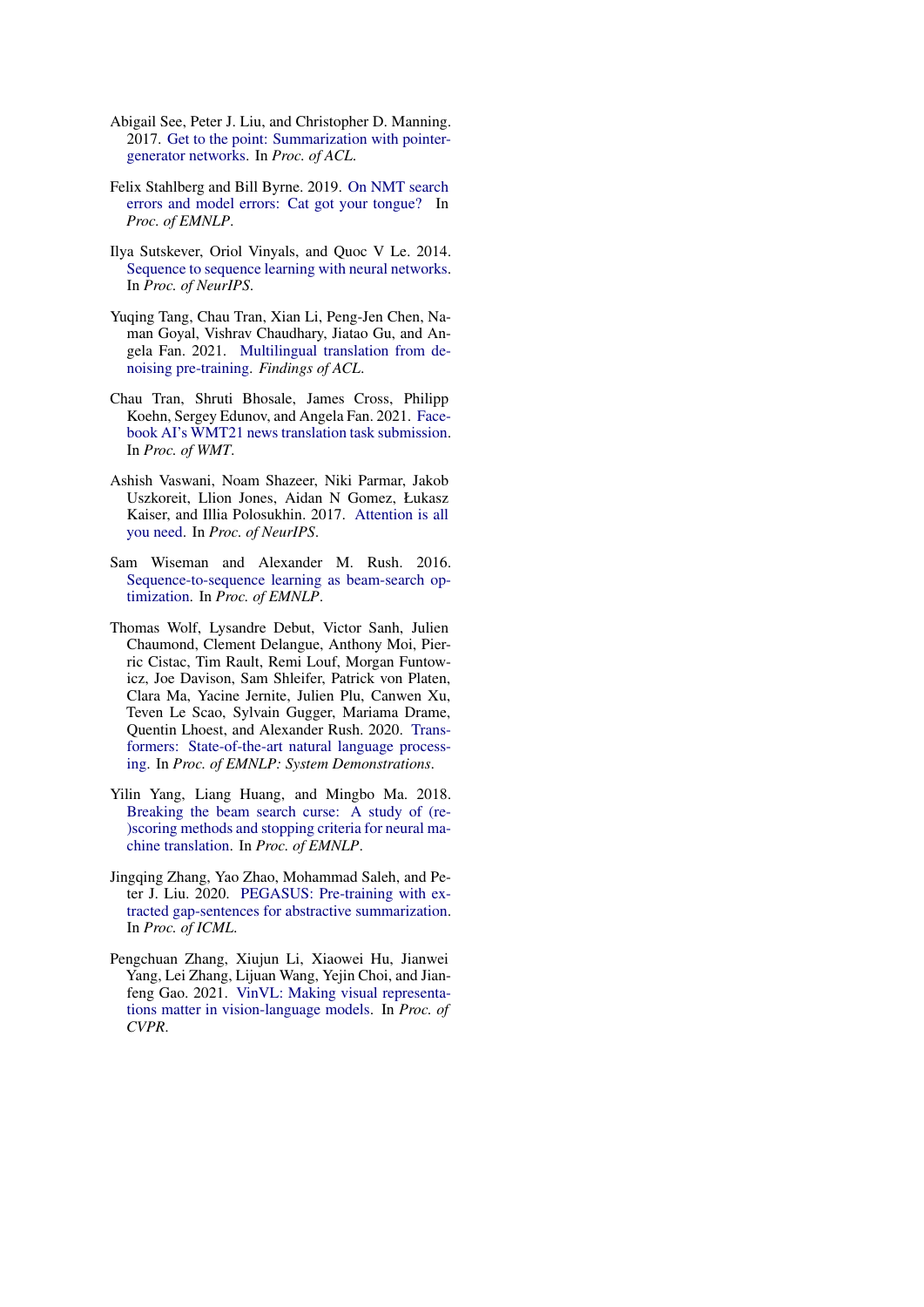# Appendices

<span id="page-7-3"></span>

| <b>Hyperparameter</b>                      | Value |
|--------------------------------------------|-------|
| <b>WMT Machine Translation (All Pairs)</b> |       |
| beam size                                  | 5     |
| length penalty                             |       |
| <b>CNNDM Summarization</b>                 |       |
| beam size                                  | 4     |
| length penalty                             | 2     |
| max-len-b                                  | 140   |
| min-len                                    | 55    |
| no-repeat-ngram-size                       | 3     |
| <b>XSUM Summarization</b>                  |       |
| beam size                                  | 6     |
| length penalty                             |       |
| max-len-h                                  | 60    |
| min-len                                    | 10    |
| no-repeat-ngram-size                       |       |

Table 2: Beam decoding hyperparameters. We generally followed prior work: [Tang et al.](#page-6-4) [\(2021\)](#page-6-4) for machine translation and [Lewis et al.](#page-5-3) [\(2020\)](#page-5-3) for CNNDM and XSUM summarization.

# <span id="page-7-0"></span>A Beam Decoding Hyperparameters

Table [2](#page-7-3) shows the beam decoding hyperparameters in our experiments. We generally follow the original settings of the pretrained, off-the-shelf models [\(Tang et al.,](#page-6-4) [2021;](#page-6-4) [Lewis et al.,](#page-5-3) [2020\)](#page-5-3).

# <span id="page-7-1"></span>B Additional Results

Table [3](#page-8-0) reports BLEU [\(Papineni et al.,](#page-5-15) [2002\)](#page-5-15) and COMET [\(Rei et al.,](#page-5-11) [2020b\)](#page-5-11) scores for the machine translation and summarization experiments, respectively. We use the sacreBLEU implementation for BLEU [\(Post,](#page-5-25) [2018\)](#page-5-25). Note that much recent work [\(Mathur et al.,](#page-5-26) [2020a;](#page-5-26) [Kasai et al.,](#page-5-13) [2022a,](#page-5-13)[b;](#page-5-27) [Edunov et al.,](#page-4-13) [2020,](#page-4-13) *inter alia*) found poor correlation between BLEU scores and human judgment for evaluating strong language generation models. COMET is an automatic metric for machine translation that uses crosslingual contextual representations from XLM-RoBERTa [\(Conneau et al.,](#page-4-10) [2020\)](#page-4-10), but it can be used *monolingually* for evaluating summarization as well [\(Kasai et al.,](#page-5-13) [2022a\)](#page-5-13).

Fig. [6](#page-7-2) explores the performance gains from the patience factor over varying length penalty values. Consistent with the trends from various beam sizes (Fig. [5\)](#page-3-2), the amount of improvement changes, but the patience factor is generally beneficial.

<span id="page-7-2"></span>

Figure 6: Effects of controlled patience on the dev. data over varying length penalty values. The beam sizes are all 5. We evaluate with COMET for machine translation and ROUGE-L for XSUM summarization.